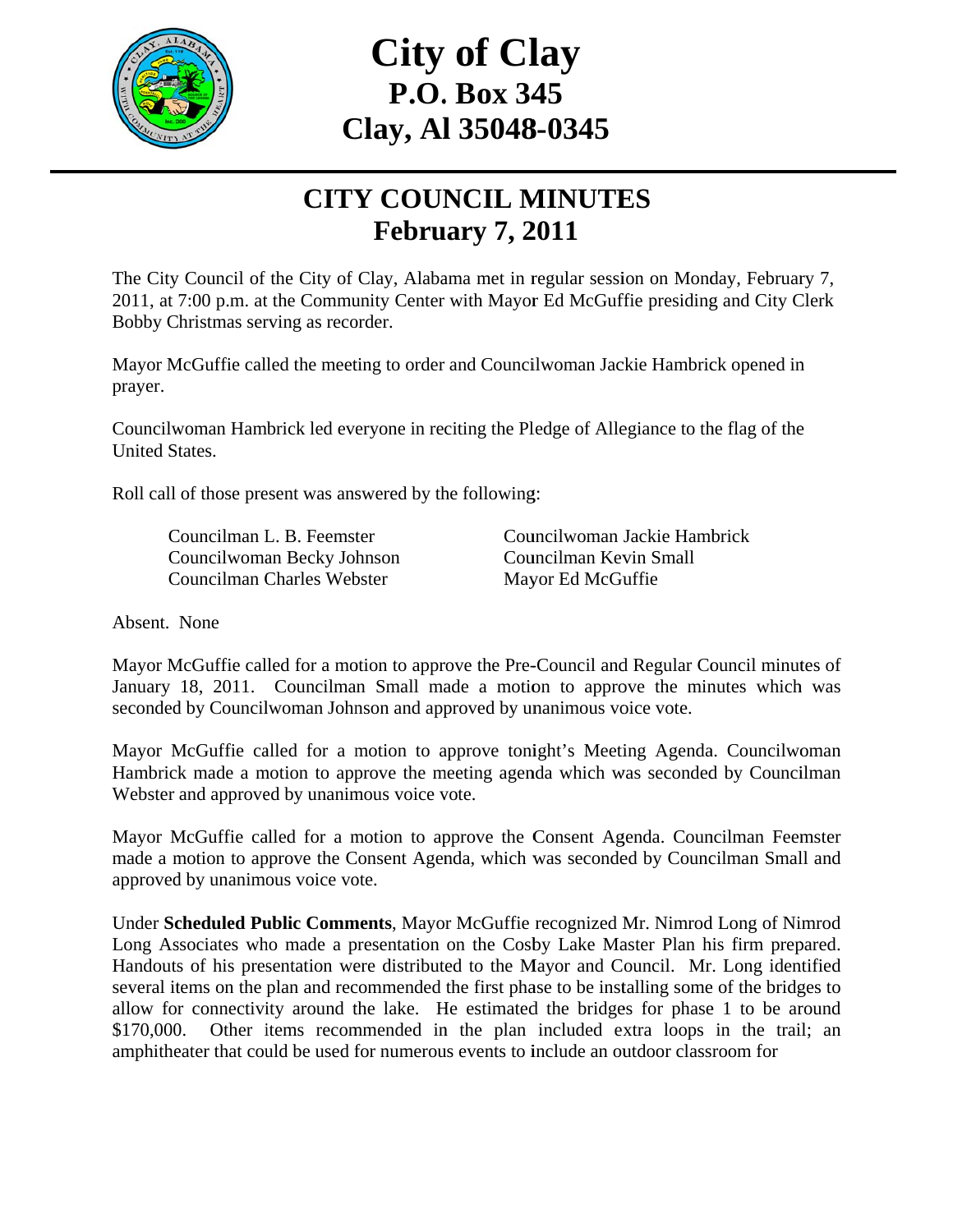

### **City Council Meeting Febru uary 7, 2 2011**  P Page 2

students; gazebos; picnic pavilions or shelters; park benches and eliminating the parking along Old Springville Road at the dam and installing parking next to the building. Also, Mr. Long recommended renovating the existing building to give it a more outdoor park like appearance.

Under Reports from Standing Committees Mayor McGuffie recognized Councilman Feemster for a report from the **Public Safety Committee**. Councilman Feemster reported that he had spoken with Ken Boozer, Jefferson County Engineer, concerning the traffic light at Clay Palmerdale Road and Old Springville Road. He stated that Mr. Boozer said they had located the right-of-way and used nails to identify its location. He stated the next step is for the City to sign an agreement with the County whereby the County would furnish the labor and the City would furnish all materials. Mr. Boozer stated he wanted to have this project on their list to begin sometime around May and their goal was to be complete before school started in August.

Councilwoman Hambrick was recognized for a report from the **Committee on Community Development, Environmental, Historical, Library and Seniors and stated people at the** Library were making valentines for patients at Children's Hospital. She invited everyone to bring their children to the Library and participate in this project. She reported that a book read was scheduled and they would be reading the book "Fried Green Tomatoes" soon. Councilwoman Hambrick reported that the Senior Citizens had recently taken a trip to Tuscumbia to visit the Helen Keller home site.

Under Committee on Annexation, Business, Census, Planning & Zoning and Schools, Councilwoman Johnson reported that the School Committee would be meeting February 14. She reported that so far this year there had been 364 Business License renewals and a new cleaners would be opening in Clay soon. Councilwoman Johnson reported that the Clay Pinson Chamber of Commerce luncheon was scheduled for February 15 at the Clay Community Center.

Councilwoman Johnson recognized Mr. Phil Sims, Executive Director for the Chamber of Commerce, who passed out a Chamber calendar to the Mayor and Council identifying some upcoming events for the Chamber. Mr. Sims reported that they would be working with others on identifying properties in Clay and Pinson that might be available for anyone looking for space for a bus iness etc.

Councilwoman Johnson made a motion to give \$7,500 to Clay Chalkville High School for their drug testing program. The motion was seconded by Councilwoman Hambrick and approved by a unanimous voice vote.

Councilman Small was recognized for a report from the **Committee on Building Inspections, Sanitatio on, Streets and Utilitie** judging of a pinewood derby contest for the Boy Scouts at Clay United Methodist Church. Also, he stated there would be a bid opening for some paving projects at the next City Council meeting. es. Councilman Small reported that he had participated in the

Councilman Webster was recognized for a report from the Parks and Recreation Committee. He reported that the Park Board would be meeting tomorrow night to discuss the Cosby Lake Master Plan presented by Mr. Nimrod Long earlier in this Council meeting. He stated some money had been designated from the AmFund account to go toward the Park and the Park Board would be prioritizing some items for the money to be used.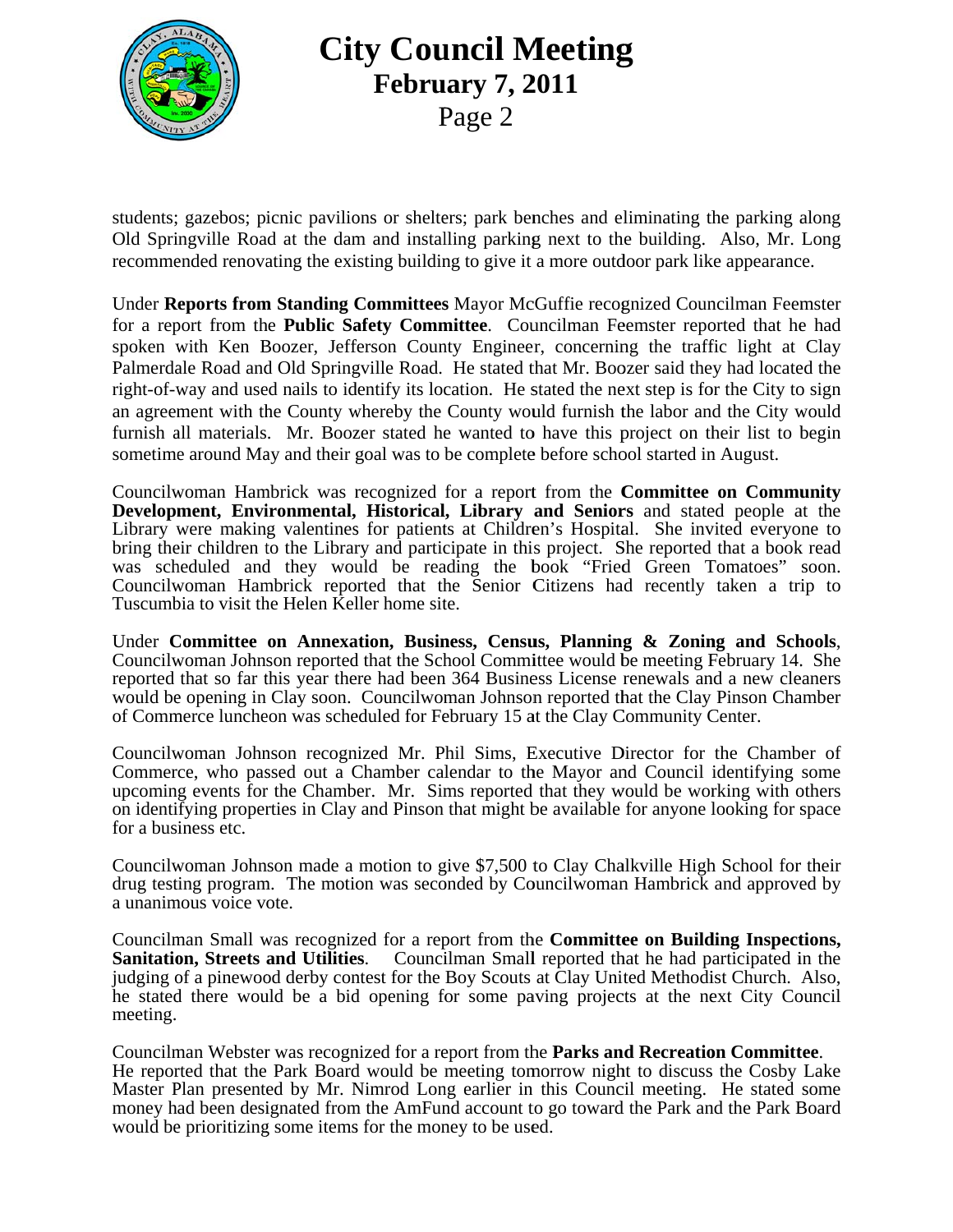

### **City Council Meeting Febru uary 7, 2 2011**  P Page 3

Councilman Webster introduced Mr. Rick Rogers the new President of Clay Rec Sports. Mr. Rogers stated he was interested in being the president at the park for the children. He stated there had been major issues at the park in the past and he requested the support of the City to change some of these things. He stated he would like to change the name from the Clay Rec Sports Association to the Clay Rec Youth Sports Association and file the necessary paperwork with the Internal Revenue Service to make this change. He stated that, as president, everything would be open for anybody to see. He stated he would work toward getting businesses and sponsors to contribute toward the park.

Councilman Webster expressed his appreciation to Mr. Rogers for what he is doing and stated the big issue was to have accountability. He stated he would have the support of the Council and wanted to make this park the best around.

Councilman Feemster stated it was very important for the Clay Rec and parents to understand that the City does support them. He stated the City contributes around \$43,000 each month toward utilities and other expenses to support the park.

Mr. Rogers reported that Opening Day on April 2 would be a festival type atmosphere and invited the Mayor and Council to come out and get involved.

Councilwoman Hambrick asks Mr. Rogers to give some information on his background. Mr. Rogers reported he had a 7 year old playing ball at the park and that he had run his own construction materials company for 12 years.

Councilman Webster thanked Mr. Rogers for coming to the Council meeting.

Councilman Webster reported that Councilwoman Johnson and he had visited the two residential property owners at Cosby Lake and reviewed the Master Plan with them. He stated they were concerned with people going through their yard at night and requested the City consider placing the walki ing trail at th he street.

Under the **Committee on Finance and Ordinance** Mayor McGuffie had no report.

Under Reading of Petitions, Applications, Complaints, Appeals, Communications, etc. Mayor McGuffie announced there was nothing to report.

Mayor McGuffie announced there was nothing to report.<br>Under the City Clerk's Report, City Clerk Bobby Christmas reported that the account balances in the 4 & 5 Cent Gasoline Fund =  $$91,115.84$ ; 7 Cent Gasoline Fund =  $$25,675.50$  AmFund Account =  $$621,395.52$ ; Capital Improvement Fund =  $$62,335.64$ ; Concession Stand =  $$2,552.32$ ; Contractors Bond =  $$43,350.22$ ; General Fund =  $$187,443.77$ ; Library Fund =  $$2,552.32$ ; Contractors Bond =  $$43,350.22$ ; Ge  $$9,438.14$ ; and Senior Citizens Fund =  $$2,403.90$ .

Under Resolutions, Ordinances, Orders and Other Business Mayor McGuffie reported there were none.

Mayor McGuffie called for any **Public Comments** and recognized Mr. George Post who paid tribute to Mr. Howard Kosher who passed away January 20, 2011. Mr. Post identified Mr. Kosher as a member of the Clay community for a long time and spoke of some of his contributions to the City.